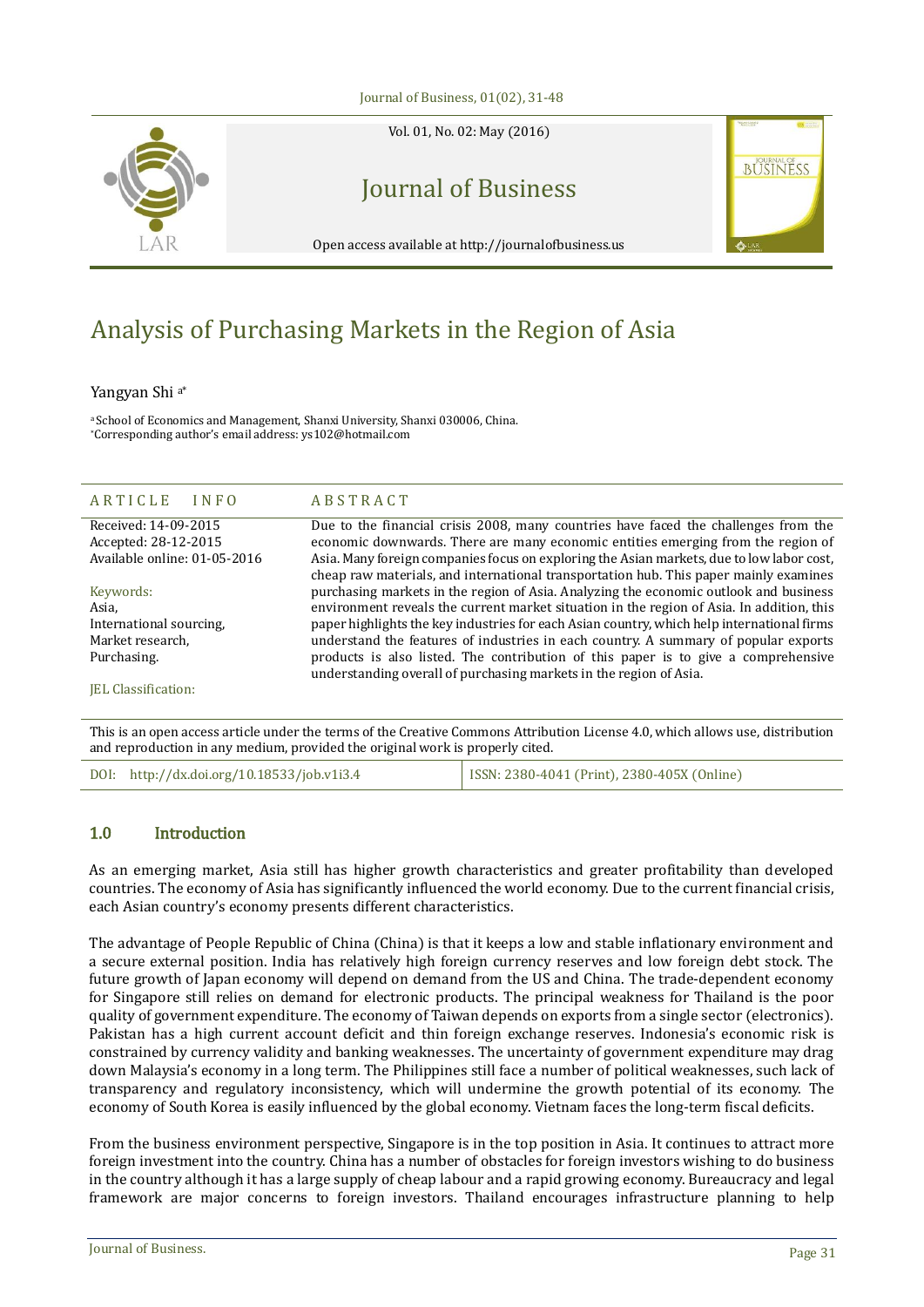businesses. The Cross-trait relations with Mainland of China have helped Taiwan transform itself into a key region logistics and financial hub. Pakistan and Indonesia face underinvestment into their infrastructures. Malaysia and the Philippines need to address the political corruption in order to attract more foreign investment. South Korea has more emerging business opportunities due to the standard of corporate governance has improved. Vietnam has more opportunities of transfer of high-tech skills and know-how.

Overall, Singapore remains an important hub for Research and development of electronic products and electronic manufacturing services. As China's leading role in world manufacturing continues, lower labour costs will be still more attractive for foreign investors. The grocery of Japan is projected to operate loss-making and price-cutting strategies during the economic downturn. Garments in India are one of main products for export. Thailand maintains a key hub for manufacturing electrical products. Taiwan has a significant advantage for high-tech products. Food and drink industry in Pakistan is a fast growing industry. Labour-intensive manufacturers are quite common in Indonesia and the Philippines. There are many small and medium-sized textiles and clothing manufacturers in Malaysia. The electronic industry is quite famous in South Korea, and Vietnam mainly exports crops, rice and coffee.

This report mainly analyses Asia's economic environment, business environment and key industries. The economic environment section describes the economic risk ratings for each Asian country. The business environment section states business risk ratings based on information of infrastructure and market orientation. The industry section lists some export products for each Asian country based on the outcome of survey conducted by Alibaba.com, which is one of the largest Business-to-Business companies in the globe.

### 2.0 Economic outlook

This section primarily describes the economies of the Asian countries. The two tables (table 1 and 2) show the short-term/long-term risk ratings for Asian countries based on the data offered by Business Monitor International (BMI). The higher scores represent that these countries have lower economic risk. Both tables also indicate the future economic trend for the Asian countries (normal, positive or negative trend).

Singapore's dependence on foreign trade contributes to the growth of its economy. Government policies strongly support its economic foundation. The Singapore's economy is more stable since its score is 83.3. The result for the long-term period is a score of 78.6.

China has an impressive overall score of 92.1. The low and stable inflationary environment and secure external position has pushed the development of China's economy. The country places at No. 1 in the short term period, and also performs well in the long-term economic risk.

The short-term and long-term scores of Japan are 64.0 and 56.4 respectively, which they are not shown in the tables. Its scores are higher than the average scores of most other developed countries, such the United States, the United Kingdom, and German (53.9 for short-term and 51.8 for long-term). The future growth of Japan economy will be still weak.

Taiwan has the short-term score of 72.9, with the principal shortage in weak businesses' and consumers' sentiments. The score of its long-term rating is 72.8. In fact, Taiwan mainly depends on exports from electronics industry.

The short-term score for South Korea is 74.0. It may highlight that its economy is affected by both regional and international markets, such financial crisis in 1998 and 2008. However, there are many emerging business opportunities for future development.

The short-term score of India is 67.1 since it has high foreign currency reserves and relatively low foreign debt stock. Its development is less favourable in the long-term economic outlook due to its fiscal deficits.

Thailand's short-term economic score is 75.6, with the principal shortage in the weak business. Its long-term score is 66.6. The main reason may be its high commodity imports and poor quality of government expenditure.

Pakistan has the short-term score of 43.1. Its primary weakness has a high current account deficit and thin foreign exchange reserves. The long-term score for Pakistan is 44.7 since it has low GDP per capital, a heavy reliance on commodity imports, and financial volatility.

The short-term score of Indonesia is 59.4. The country is constrained by the currency volatility and unstable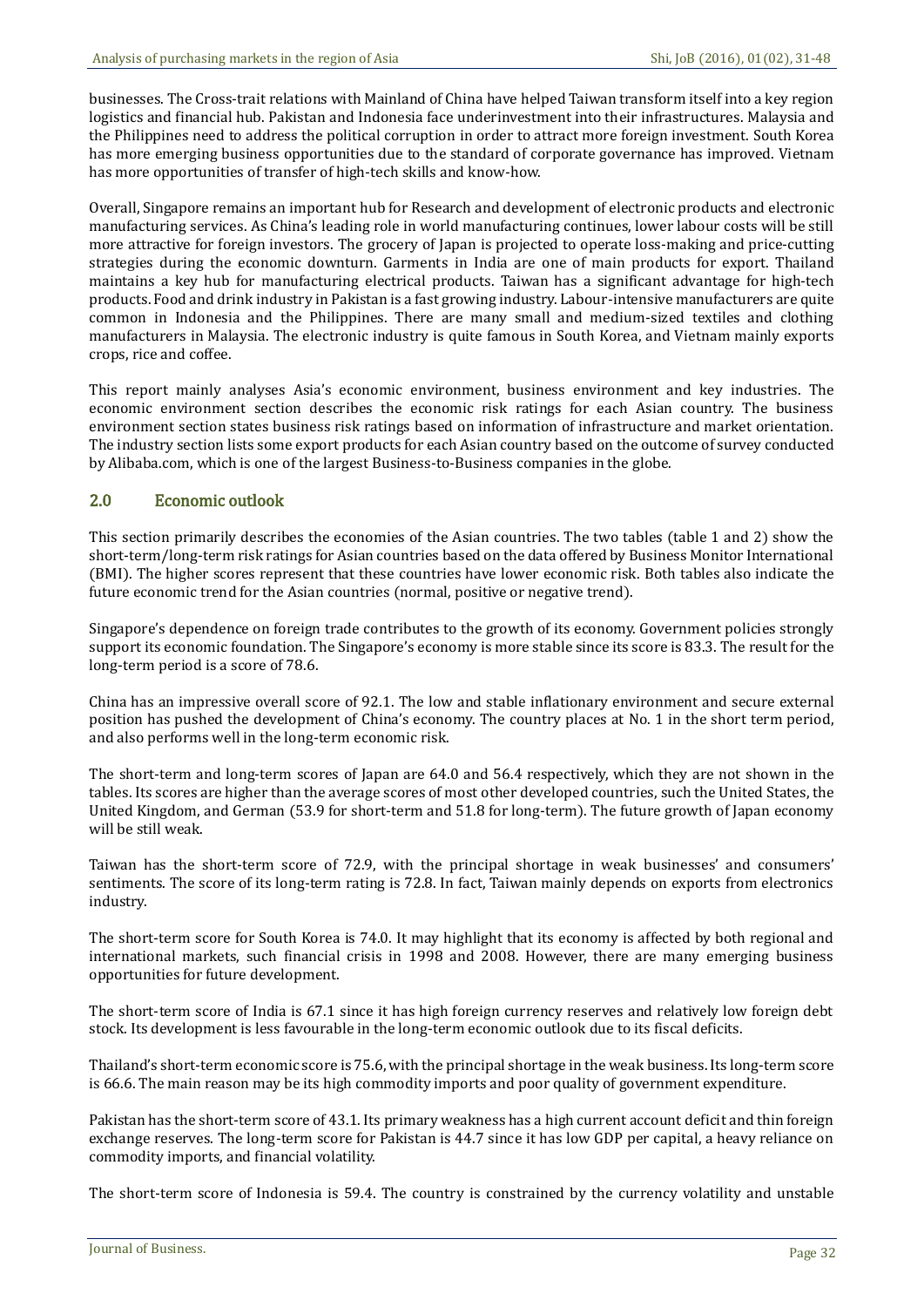banking systems. Its long-term score is 54.6 due to poor quality of government expenditure and banking sector.

Malaysia's short-term score is 70.4. Its government in 2009 announced the GDP achieved 9%. Its long-term score is 72.8. However, the uncertainty of government expenditure may drag Malaysia's economy down in the long-term.

The short-term score for the Philippines is 65.8 due to government support. The long-term risk is less favourable at the score of 52.4 because it is lack of economic support from other developed countries.

Vietnam has the short-term score is 43.8 due to deterioration of its fiscal situation. The chronic fiscal and current account deficits may offset the growth of economic risk. Its long-term score is 53.3 since it could be a strong contender of a quick economic expansion.

|                                      | S-T Economy         | Rank                                | <b>Trend</b> |                       | <b>L-T Economy</b>  | Rank                                 | <b>Trend</b> |
|--------------------------------------|---------------------|-------------------------------------|--------------|-----------------------|---------------------|--------------------------------------|--------------|
| China                                | 92.1                |                                     | $=$          | Singapore             | 78.6                |                                      |              |
| Singapore                            | 83.3                |                                     | $\ddot{}$    | China                 | 75.1                |                                      |              |
| Hong Kong                            | 79.8                |                                     | $+$          | Australia             | 74.9                |                                      |              |
| Thailand                             | 75.6                |                                     | $=$          | Hong Kong             | 74.8                |                                      |              |
| South Korea                          | 73.1                |                                     | $\ddot{}$    | Malaysia              | 72.8                |                                      | =            |
| Taiwan                               | 72.9                |                                     | $=$          | Taiwan                | 72.8                |                                      | =            |
| New Zealand                          | 70.6                |                                     | $=$          | South Korea           | 70.7                |                                      | $=$          |
| Malaysia                             | 70.4                |                                     | $=$          | New Zealand           | 68.0                |                                      | $=$          |
| India                                | 67.1                | 10                                  | $\sim$       | Thailand              | 66.6                |                                      | $=$          |
| Philippines                          | 63.3                |                                     | $=$          | India                 | 60.5                |                                      | $=$          |
| Australia                            | 61.3                | 12                                  | $=$          | Indonesia             | 54.6                | 12                                   | $=$          |
| Indonesia                            | 59.4                | 13                                  | $=$          | Bangladesh            | 53.3                | 13                                   |              |
|                                      | 56.3                | 15                                  | $=$          | Vietnam               | 53.1                | 14                                   | $=$          |
| Laos                                 | 54.8                | 16                                  |              | Philippines           | 51.2                | 15                                   | $=$          |
| Bangladesh                           |                     |                                     | $+$          | Sri Lanka             | 47.2                | 16                                   |              |
| Sri Lanka                            | 45.0                |                                     | u.           | Laos                  | 47.1                | 17                                   | $=$          |
| Vietnam                              | 43.8                | 18                                  | $=$          | Pakistan              | 44.7                | 18                                   | $=$          |
| Pakistan                             | 43.1<br>10.8        | 19<br>21                            | $\sim$       | Myanmar               | 34.2                | 20                                   | $=$          |
| Myanmar                              |                     |                                     | $=$          | North Korea           |                     | 22                                   |              |
| North Korea<br>Regional average 60.3 | Global average 54.8 | 22<br>Emerging Markets average 53.0 | $=$          | Regional average 58.7 | Global average 53.4 | <b>Emerging Markets average 50.8</b> |              |

# 3.0 SWOT analysis for the economic outlook

### Singapore

Strengths

- Stable and credible exchange rate to offset inflationary pressures
- Good current account surplus remaining at about 15% of its GDP

#### Weaknesses

- The trade-dependent economy mainly relying on the demand of electronic products
- Long-term economic problems, such as competition from other low-labour cost countries

#### **Opportunities**

- Identifying new areas: biomedical sciences, and medical & financial services
- Expanding its investments in different global projects

**Threats** 

Competing with other low-wage economic countries, such as China and India

### China

### **Strengths**

- **Fastest-growing major economy in the world**
- A massive trade surplus and huge foreign exchange reserves
- **Continue to reform its economy**

#### Weaknesses

- The imbalance economic growth and environmental degradation
- Dependency on exports to boost the economic growth
- Lack of effective communication between governments and local businesses

### **Opportunities**

Increasing domestic consumption to stimulate its economic growth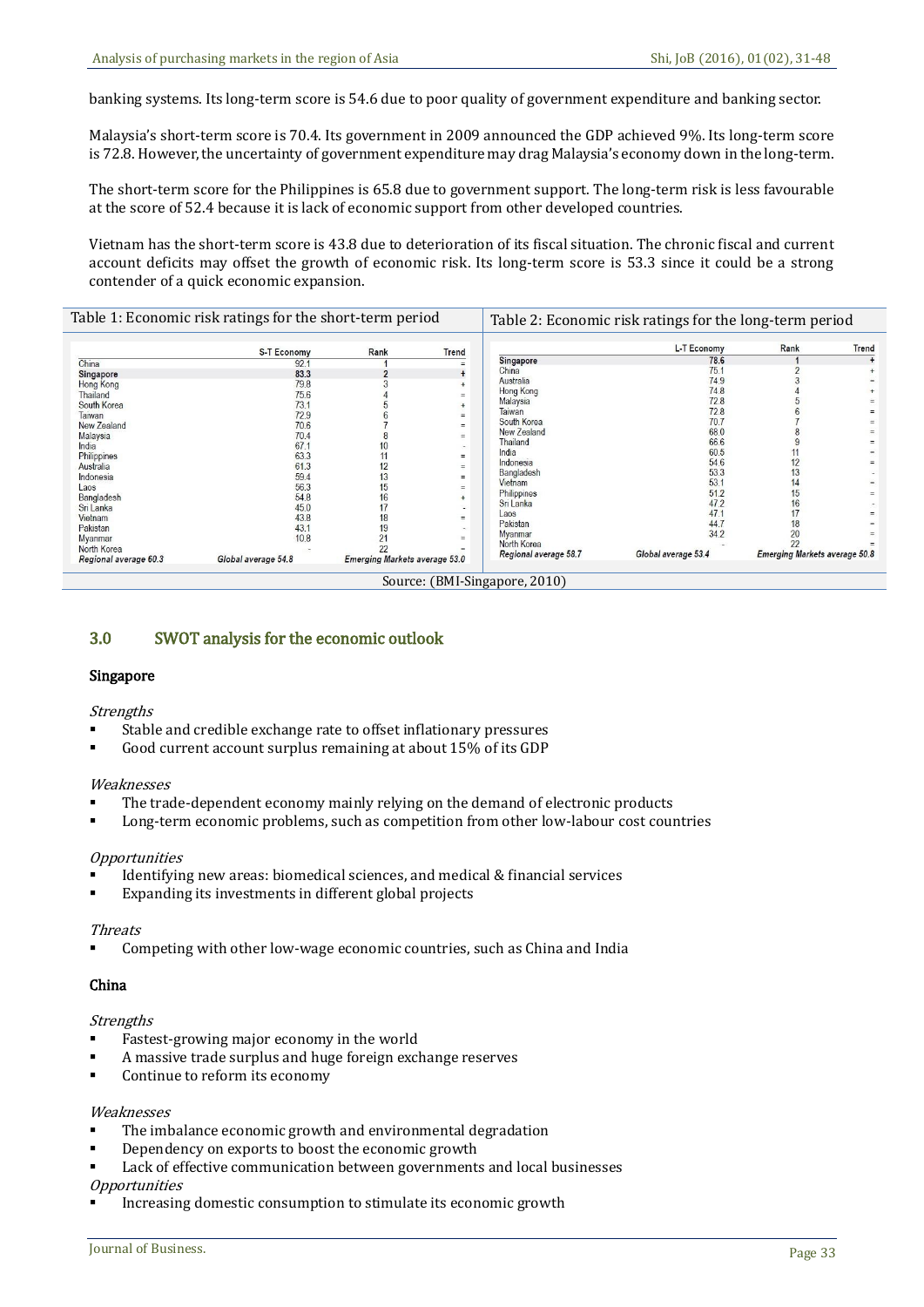- Ongoing urbanization as a major driver to emerge new cities
- Developing more Chinese global firms

### **Threats**

- Job losses in China's export sector and the increase of social instability
- High food price inflation

### Japan

### **Strengths**

- The second largest economy in the globe
- **Developed high-tech manufacturing and services sectors**

### Weaknesses

- Hampered economy controlled by special interest groups
- Shrunk population and the highest proportion of citizens aged over 65

### **Opportunities**

- More benefits from emerging demand from other Asian countries, such as China and India
- The policies for the long-term economic reform launched by the government

### Threats

- Mainly depend on exports as a driver of its growth
- Costs of debt (25 percent of the annual budget)

### India

### **Strengths**

- **Larger domestic markets**
- $\blacksquare$  Inexpensive supply
- Booming exports of IT-enabled services

#### Weaknesses

- Remaining a very poor country although fast economic growth
- **Inefficient agriculture industry**
- Chronic trade and fiscal deficits

### **Opportunities**

- Continuing to drive demand for new goods and services
- **Implementing some policies for the tax reforms**

### **Threats**

- The price-driven inflation caused by the problem of relying on oil imports.
- Environmental issues
- **Lack of ability of sustainable growth**

### Thailand

### **Strengths**

- Good economic performance
- The vulnerability of cash outflows reduction

### Weaknesses

- Weak consumer sentiment
- Small size of skilled workers

### **Opportunities**

- **Emerging more large-scale infrastructure projects**
- Economic recovery due to political issues resolved

### **Threats**

Volatile prices for key export goods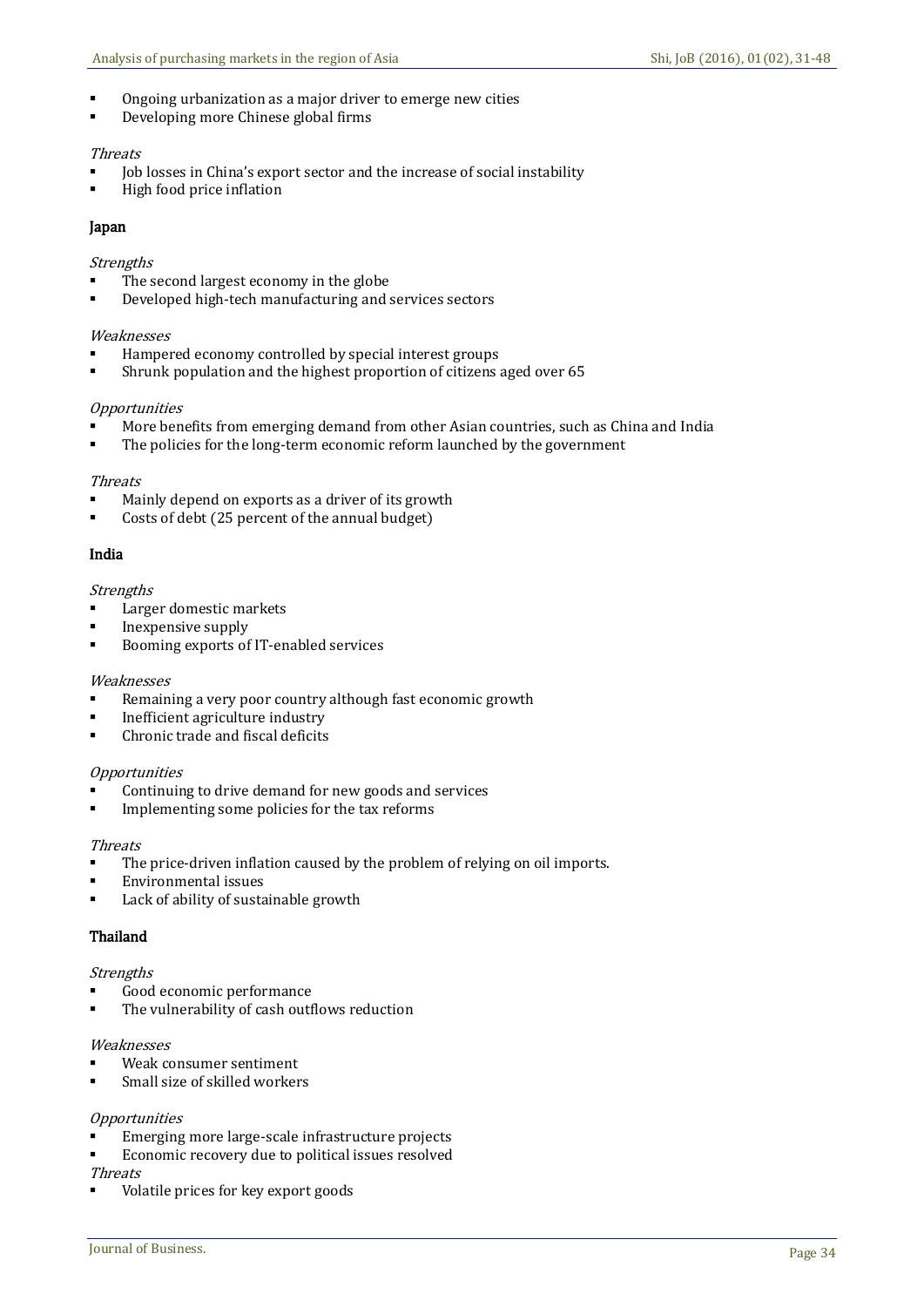Continued political turmoil damaging the attractiveness of Thailand to foreign investors

### Taiwan

### **Strengths**

- The advanced high-tech industry
- High foreign exchange reserves

### Weaknesses

- Challenges and opportunities from Mainland of China
- **Highly dependent on external demand markets**

### **Opportunities**

- Improving business opportunities for many industries: tourism, banking, and shipping
- Improve Cross-Strait relationships with Mainland of China leading to have more business opportunities for Taiwanese firms

### **Thrasts**

The increase of its trade growth depending upon the growth of Mainland of China's economy

### Pakistan

### **Strengths**

- **•** Ongoing economic structural reform
- Improving purchasing power of citizens

### Weaknesses

- High fiscal deficits
- Poor population although fast economic growth

### **Opportunities**

- Increasing rate of urbanization
- **Trade growth due to close relationships with China**

### Threats

• Political issues significantly affecting the economic reform processes

# Indonesia

### **Strengths**

- Good strategic location, with the major East-West trade routes
- Low-cost labour resources

### Weaknesses

- **Increasing joblessness in the country**
- Substandard physical infrastructure

### **Opportunities**

Attracting more foreign investment by strengthening its business environment

**Threats** 

The economy influenced by the sudden capital outflow at times of risk aversion

# Malaysia

**Strengths** 

- Transforming itself from a commodities-dependent economy into a major source for electronics and computer parts
- The world's largest producer of rubber, pepper, and tropical hardwoods Weaknesses
- A burden of Malaysia's economic openness due to degree of international market change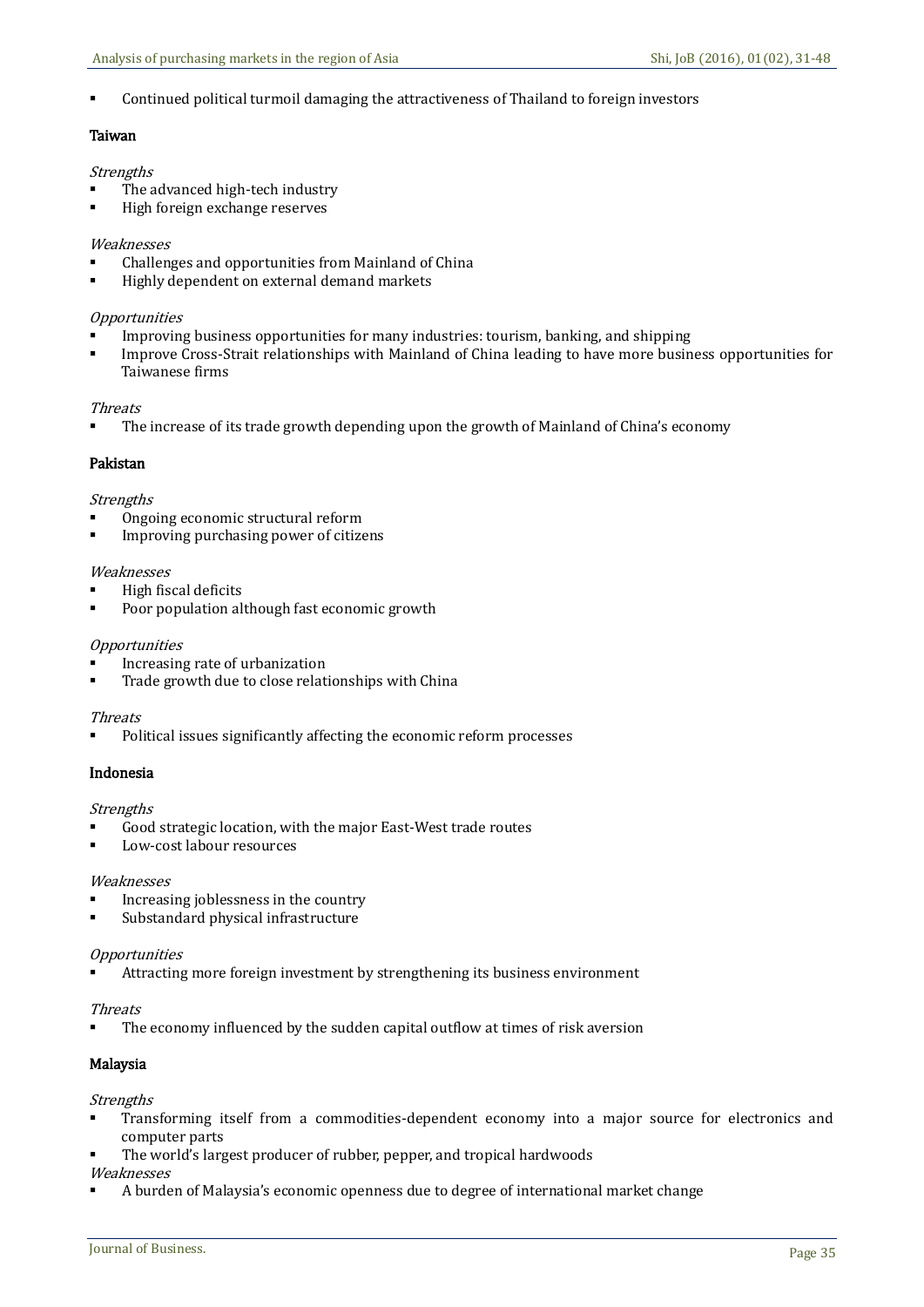### **Opportunities**

- The economic growth from private sectors
- The advantage of positioning a financial hub over the medium-term strategy

### Threats

- Higher salaries compared to China and India
- Relying on migrant labour for low-skills jobs as a potential threat affecting the long-term economic stability

# The Philippines

**Strengths** 

- Private consumption as a major driver of economic growth
- Remittances are a key resource of national income

### Weaknesses

- More expenditure on interest payments for borrowings
- High unemployment rate

# **Opportunities**

- Easy to reduce pressure on national fiscal account
- Outsourcing of labour leading to more opportunities for foreign exchange

### **Threats**

The export industry influenced by the international markets

# South Korea

### **Strengths**

- Many world-class firms in the production of everything from mobile phones to chips.
- Free trade agreement with the European Union

### Weaknesses

**The economic development affected by strikes due to a long history of labour militancy** 

### **Opportunities**

- More opportunities for emerging high technology and biotechnology
- Seeking to boost the financial industry as one of main drivers to stimulate its economic growth

### **Threats**

Financial stability influenced by high level of external debt

# Vietnam

### **Strengths**

- A fast-growing country (GDP growth is 7.6% between 2000 and 2007.)
- Lower poverty rate, from 58% in 1993 to 20% in 2004.

### Weaknesses

- High fiscal deficits
- Weak incentives to improve quality of exports and inflationary pressure from high import costs

### **Opportunities**

- Easy to access foreign markets due to a member of the World Trade Organisation (WTO)
- More business opportunities because of the effective economic reform
- The economic growth by expanding urbanization

# Threats

 A lack of confidence from foreign investors due to the failure of dealing with inflationary pressure The political reform influenced by the instable macroeconomic environment.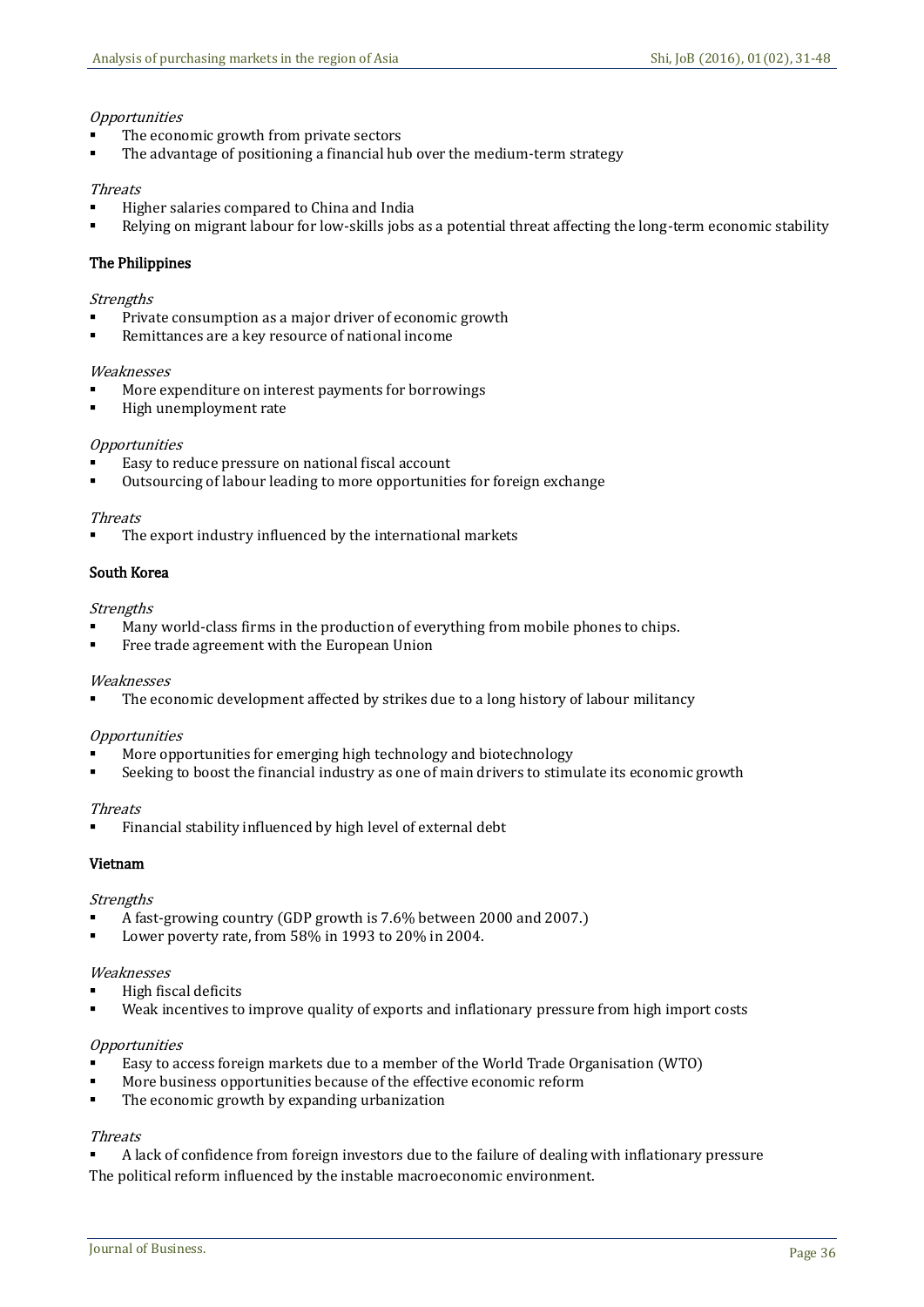### 4.0 Business environment

This section mainly focuses on the business environment of the Asian countries. The table 3 shows the business environment risk ratings and the level of attractiveness of the countries for business investors. The higher scores represent that these countries have more stable business environment. Based on information of infrastructure and market orientation, BMI (2010) forecast future trends of business environment for the Asian countries.

Interestingly, all countries' trends remain the same. The regional and global average is 51.5 and 50.5 respectively. Singapore has the top position in Asia. Its rating reflects that the government continues to attract more foreign investment into Singapore. With having strong business fundamentals, Singapore should be in a good competitive position in the future.

China has a number of crucial obstacles for foreign investors wishing to do business in the country although it has a huge supply of cheap labour and a fast growing economy. Bureaucracy and legal framework become major concerns to China's foreign investment attraction.

The business environment rating score for Taiwan is 65.2. Cross-trait relations with Mainland of China will help Taiwan transform itself into a key region of logistics and financial hub. It could take market shares from competitors such as Hong Kong and Singapore.

The business environment rating for South Korea is 73.4. Its business environment should obtain a significant boost from the government's deregulation drive. It also has one of the most effective communication systems in the region. Its institutional framework could be a main challenge for South Korea's business environment.

The business rating score for India is 39.8. India has the high corporate tax rate and poor structure of law enforcement. The physical infrastructure is seen as a key weakness for India when compared to China and other countries. Its trade barriers aim at protecting domestic manufacturers.

Thailand has a score of 59.5 in business environment ratings. Thailand's business environment faces two primary challenges: the need to improve its market mechanism and the government's perceived inability to manage intellectual property rights (IPR). Its planned infrastructure over the next few years should help the country's businesses. The rating would be higher than the current score.

Pakistan has a score of 37.7 in business environment ratings. The main weakness of Pakistan is the poor performance in its physical infrastructure and political institution. An inefficient legal framework, weak rule of law and political corruption are the key obstacles for its business development.

Indonesia's business environment rating is 40.2. The underinvestment in physical infrastructure and political corruption remain the crucial obstacles to improving business environment. The recent transition to democracy has significantly improved the long-term prospects for doing business in Indonesia.

The business environment rating for Malaysia is 61.5. Several economic reforms make the country be more attractive for foreign investors. The primary issue for Malaysia is political corruption. A lack of transparency in biding is another issue for business environment development.

The Philippines' business environment rating is 45.0. Its main issue is underinvestment in the nation's infrastructure, while corruption remains a big problem in the political institutions. The business environment rating is supported by the Philippines' relative openness to trade and investment.

Vietnam has a score of 42.0 in business environment ratings. The physical infrastructure of the country is poor compared to other peer nations. A planned economy still present in many government bodies although the government plans to develop economic reforms.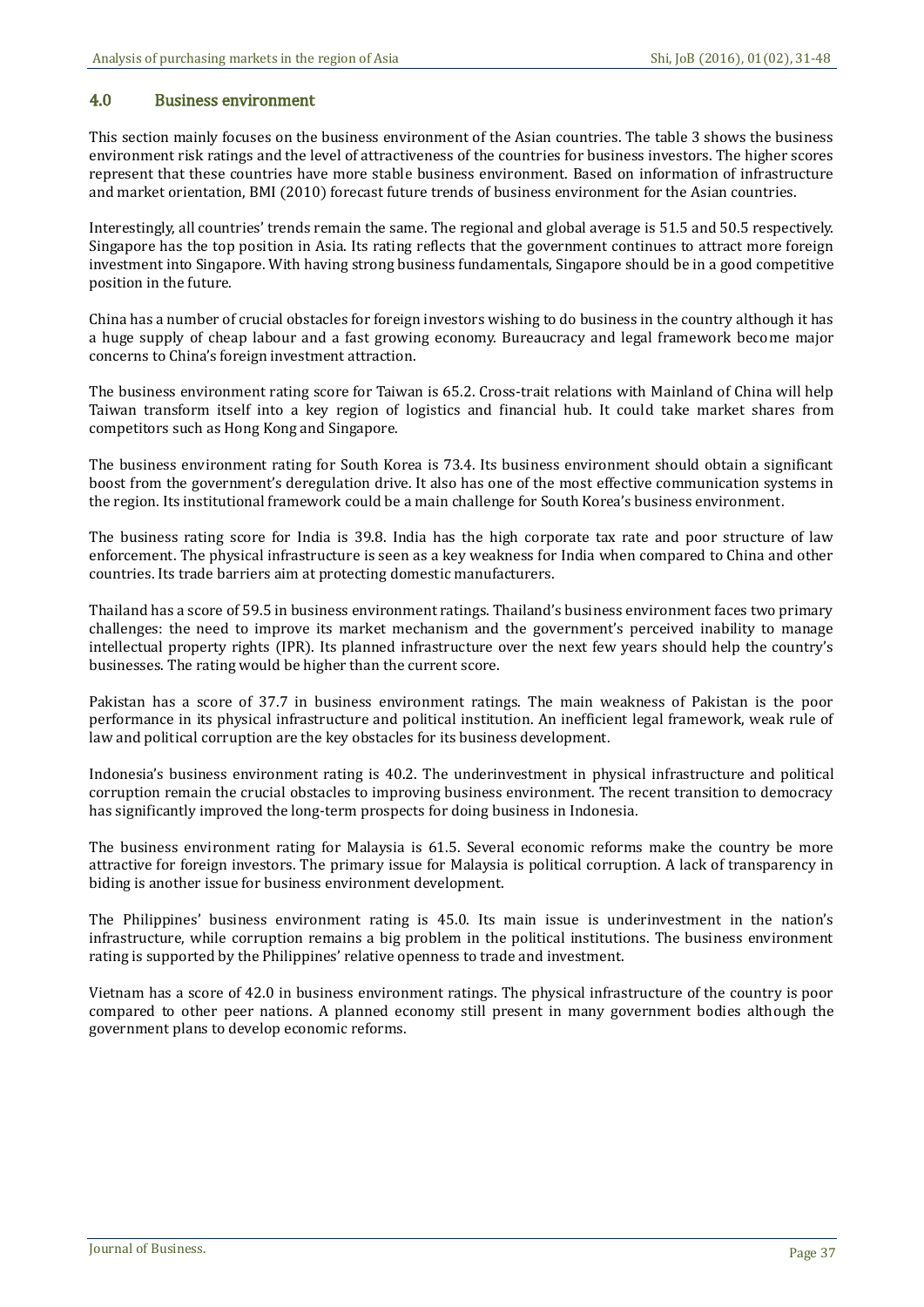$\overline{\phantom{a}}$ 

| Singapore             | 83.8                |               | $\equiv$                             |  |  |
|-----------------------|---------------------|---------------|--------------------------------------|--|--|
| <b>Hong Kong</b>      | 82.2                | 2             | $=$                                  |  |  |
| New Zealand           | 79.0                | 3             | $=$                                  |  |  |
| South Korea           | 73.4                | 4             | $=$                                  |  |  |
| Australia             | 71.8                | 6             | $=$                                  |  |  |
| Taiwan                | 65.2                |               | $=$                                  |  |  |
| Malaysia              | 61.5                |               | $=$                                  |  |  |
| Thailand              | 59.5                | $\frac{8}{9}$ | $=$                                  |  |  |
| China                 | 52.5                | 10            | $=$                                  |  |  |
| Philippines           | 45.0                | 11            | $=$                                  |  |  |
| Vietnam               | 42.0                | 12            | $=$                                  |  |  |
| Sri Lanka             | 40.6                | 13            | $=$                                  |  |  |
| Indonesia             | 40.2                | 14            | $=$                                  |  |  |
| India                 | 39.8                | 15            | $=$                                  |  |  |
| Pakistan              | 37.7                | 16            | $=$                                  |  |  |
| Bangladesh            | 36.2                | 18            | $=$                                  |  |  |
| Laos                  | 35.2                | 19            | Ξ                                    |  |  |
| Myanmar               | 16.0                | 20            | $=$                                  |  |  |
| North Korea           | 11.5                | 21            | $=$                                  |  |  |
| Regional average 51.5 | Global average 50.5 |               | <b>Emerging Markets average 46.8</b> |  |  |

# 5.0 SWOT analysis for business environment

### Singapore

### **Strengths**

- The least corrupted country in Asia
- Rareness of labour protests

#### Weaknesses

- Political sensitive issues
- **EXECUTE:** Limitation of distribution centres

### **Opportunities**

- Having 19 bilateral free trade agreements
- The best business operating environments in Asia

### **Threats**

 Potential risk of a terrorist attack due to identified a target by Islamist militants from neighbouring Indonesia and other places

### China

### **Strengths**

- Ongoing open up various industries to attract more foreign investments
- Large supply of cheap labour

#### Weaknesses

- The poor protection of intellectual property in China
- Weak corporate governance in the state-own enterprises

# **Opportunities**

- Ongoing the development of urbanization and physical infrastructure to mark more attractiveness for foreign investors
- More protection to private sectors

# Threats

Block to take over crucial national assets

# India

# **Strengths**

- One of biggest recipients of foreign direct investment
- Inexpensive and skilled English-speaking labour force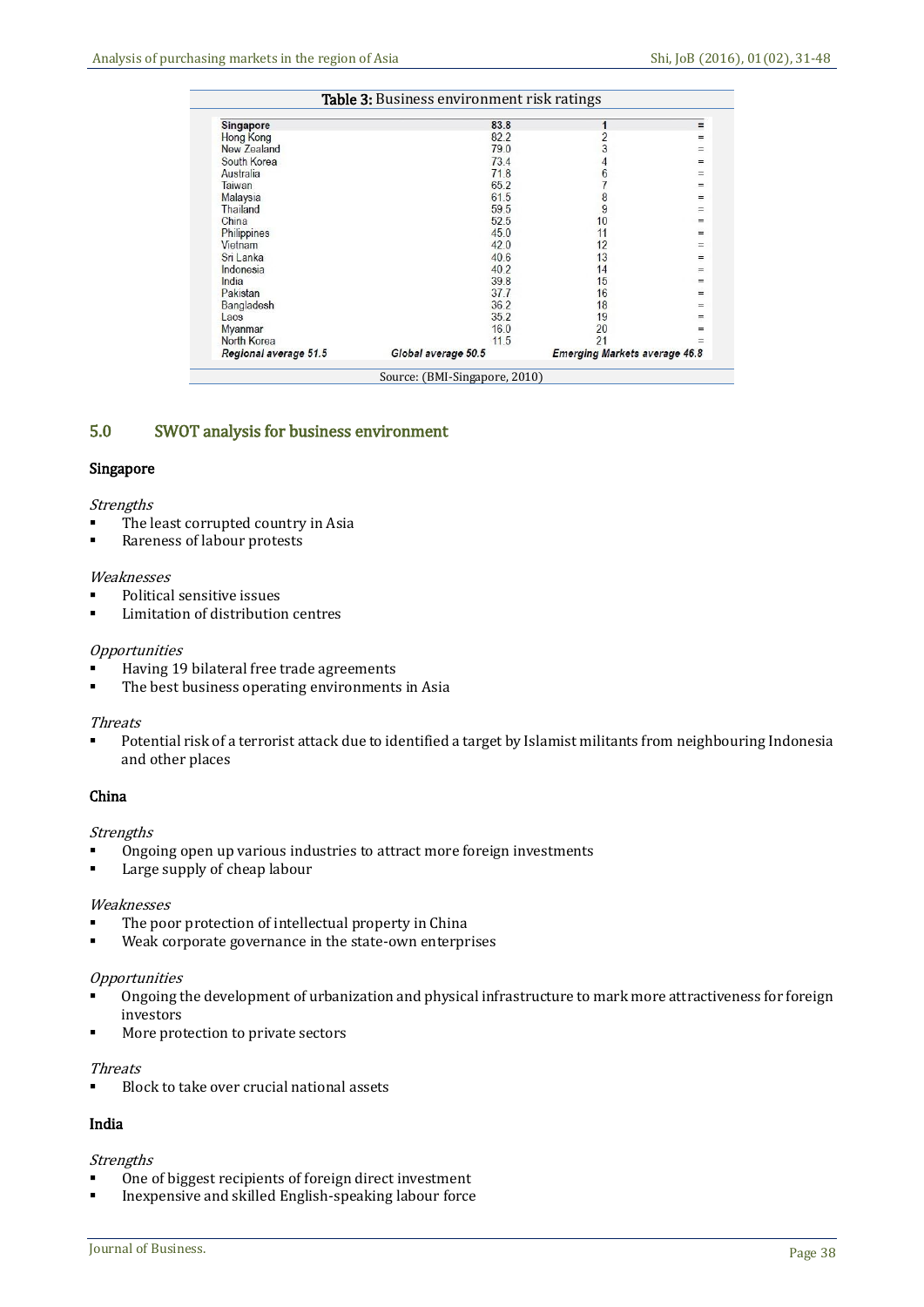### Weaknesses

- **Lower literacy rates compared to other peer nations**
- Poor physical infrastructure
- Poor to protect intellectual property rights

### **Opportunities**

- Ongoing infrastructure projects ranging from roads, railways, and airports
- Enhancing the competitiveness of local industry by deregulation

### Threats

- Growing challenges from other Asian countries
- **EXECUTE:** Low attractiveness for foreign direct investment compared to China

### Thailand

### **Strengths**

A moderate free economic region in Asia

### Weaknesses

- Poor protection of intellectual property
- Hard to attract foreign direct investment due to the weak legal framework

### **Opportunities**

- Large supply of labour-intensive products, such as petrochemicals and food processing
- Efforts to protect intellectual property in order to increase the country's attractiveness

### **Threats**

Political corruption as a primary obstacle to do business in Malaysia

### Taiwan

### **Strengths**

- Having leading the high-tech industry in Asia
- High-quality of physical infrastructure and well-educated labour force

### Weaknesses

- High tax levels compared to other peer regions
- An increase of land and labour costs compared to Mainland of China

### **Opportunities**

- A free economic region in Asia
- An increase of domestic demand in order to attract more foreign investments

### Threats

Information leakage as a key issue for Taiwanese high-tech firms

### Pakistan

### **Strengths**

- One hundred percent foreign equity allowed in the manufacturing industry
- Reducing tariff barriers by ongoing economic reforms

### Weaknesses

- Political corruption as a primary concern for the foreign investors
- Weak intellectual property rights

### **Opportunities**

Encourage to sell off the state-owned enterprises in order to increase the rate of private sectors

### **Threats**

A high-risk destination for the foreign investors due to unstable business environment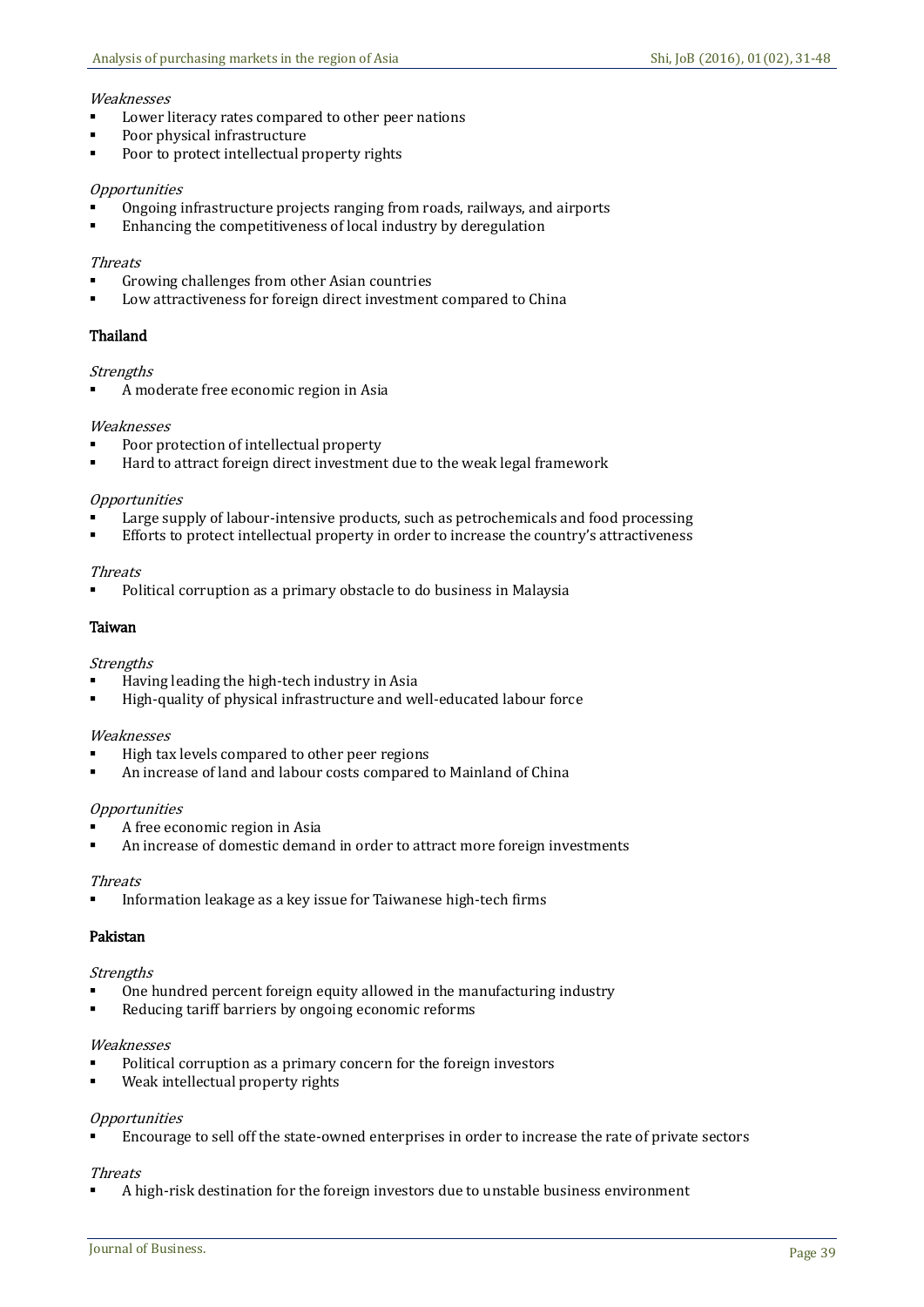### Indonesia

### **Strengths**

- More business opportunities for domestic markets
- Low tariffs for import and export goods

### Weaknesses

- **•** Political corruption as a primary issue
- Excessive bureaucracy as an obstacle to do business in the country

### **Opportunities**

- Improving the business environment in order to boost investor interest in Indonesia
- Amending its debt and banking regulations in order to increase domestic demand

### Threats

Some legal problems and obstacles due to opportunistic behaviours by foreign investors

# Malaysia

**Strengths** 

- Improving the standards of corporate governance in Malaysia.
- Low tariffs in order to attract more foreign firms

### Weaknesses

- Need to establish well relationships with the local government
- A lack of flexible price mechanism in domestic markets

### **Opportunities**

- The opportunity to invest in Malaysian state assets
- A strong possibility of bank consolidation in Malaysia

### **Threats**

- The threat of terrorism around the shipping lanes in Malaysia
- A potential threat from raising China's economy in the race for foreign investments

# The Philippines

**Strengths** 

- Low-cost and educated English-speaking workforce
- A member of the association of Southeast Asian Nations (ASEAN)

### Weaknesses

- The political and security issues to block to do business in the country
- Poor physical infrastructure as a key issue for foreign investors

### **Opportunities**

The opportunity to offer outsourcing service to North America and Western Europe

# Threats

- A major threat from other peer nations
- Political corruption as a primary concern for foreign investors

# South Korea

# **Strengths**

- **IMPROVED 1** Improved the standards of corporate governance
- Good transport infrastructure
- High educated workforce

# Weaknesses

- Union power as a obstacle to do business in South Korea
- High power of economic nationalism to influence the levels of foreign takeovers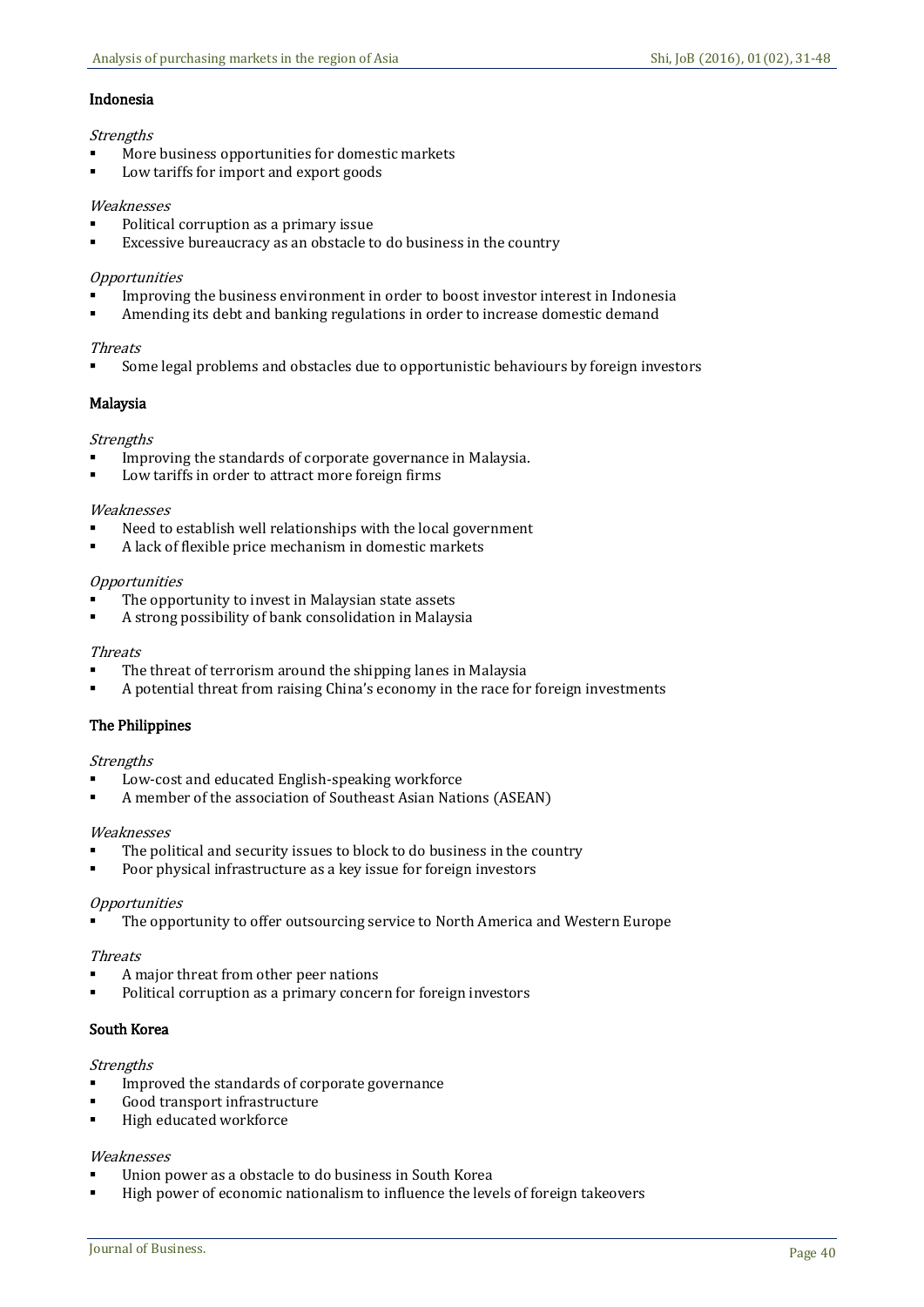### **Opportunities**

- Having more emerging business opportunities
- Using North's cheaper labour force through joint economic projects

### Threats

The nuclear threat of North Korea as a major security threat to South Korea

# Vietnam

**Strengths** 

- Many high-educated and low-cost workforce to attract more foreign investors
- A good physical location closed to China and Southeast Asia
- A good place for foreign firms to export and import goods from the rest of Asia

### Weaknesses

- Weak physical infrastructure
- One of the world's most corrupt countries

# **Opportunities**

- Increasingly attracting investments from other peer nations
- An opportunity for state-owned enterprises to transfer of high-tech skills and know-how.

### **Threats**

- The general threat of American protectionism to influence export goods
- A potential threat of the unemployed labour to affect the development of its economy for an indefinite period

According to the analysis of the economic trend and business environment, the figure 1 shows the stability evaluation for the Asian countries in a 2x2 matrix. The economic trend and business environment as two major factors evaluate the stability of the Asian countries for the short-term and long-term periods. For short-term period, Singapore has the most stable position compared with other Asian countries. It is followed by South Korea, Taiwan, Malaysia, Thailand, and China are more stable. Pakistan is the least stable country.

For long-term period, Singapore still has the most stable position compared with those countries. Although Thailand is in the stable section, it is less stable than four countries, South Korea, Taiwan, Malaysia, and China. Pakistan is again the least stable country for the long-term period. We suggest that the company should consider looking for suppliers who are from those stable countries since they have good physical infrastructure, stable business environment, and reliable suppliers. For those of less stable countries, the company should have sufficient abilities to overcome the current and potential risks although those countries have their own advantages.

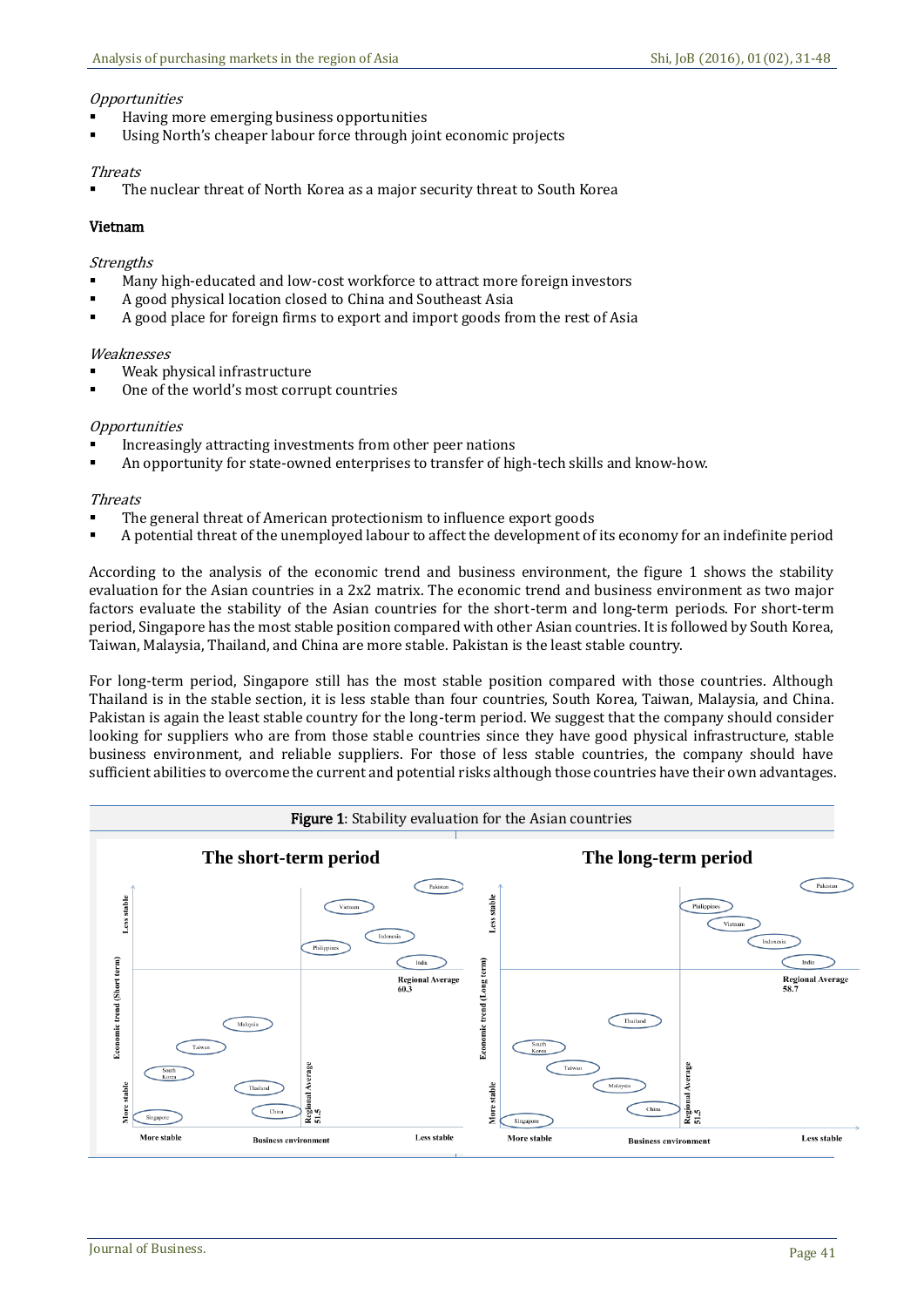# 6.0 Key industries

### 6.01 Describing key industries for the Asian countries

The section will identify the key industries and most popular export commodities (survey conducted by Alibaba.com) for the Asian countries. The popular commodities mean that they are highly exported to other nations.

### Singapore

Singapore's consumer electronic market, including computing devices, mobile handsets and video, audio and gaming products, was forecast to be worth about US \$3.2bn in 2009 (BMI-Singapore, 2010). Singapore remains an important hub for R&D of electronic products and electronic manufacturing services. Local manufacturing includes four segments: computer peripherals, data storage, consumer electronics, and other electronics modules and components. The following lists some popular types of export goods ranked by Alibaba.com, which is one of the world largest business-to-business e-commerce firms. For each type of product, alternative manufacturers/ distributors are listed as well.

- Gifts (Jasskee Ltd, St. Neir Creations)
- Cards (Amir Ltd, SWEE Huat Plastic Company)
- Fashion (Cruise International Holdings, Athena's Closet Marketing Ltd)
- Computers (EURO Dynamic marketing PTE Ltd, Bymacht Ltd)
- MP3s (C & K Marketing PTE Ltd, Jasskee Ltd)
- Memory Cards (Zhongvua Import & Export Trading, Alstron Ltd)

### China

The total retail sales are expected to increase by 43%, growing from US \$1.54trn in 2008 to US \$2.54trn by 2013 (BMI-China, 2010). For instance, pharmaceuticals may grow from US \$8.50bn to US \$ 16.68bn (BMI-China, 2010). Sales of consumer electronic products increase US \$111.36bn in 2008 to US\$160.58bn in 2013 (BMI-China, 2010). Moreover, sales of clothing and textiles estimate US\$277.29bn in 2008 (BMI-China, 2010).

The full range of products can be purchased in China. The company has a purchasing centre in Shanghai, so this report is not including the alternative Chinese manufacturers and distributors.

### Japan

Japan's grocery industry is still fairly fragmented, with supermarkets, hypermarkets, discount and convenience stores. Many grocery wholesalers operate loss-making and price-cutting strategies during the economic downturn. The country's leading operators are AEON, Seven & iHoldings, Daiei, Seiyu and Lawson. Some export goods identified by Alibaba.com are:

- Makeup products (Dukes International Co. Ltd)
- Handmade paintings (ETOH Trade)
- Micro Screw driver (Matsumoto Co. Ltd)
- Car oil (Newest INC)
- Mail boxes (Yamaguchi Manufacture Co. Ltd)
- Baby Diapers (Toyota, Co. Ltd)

### India

India retail sales grow from US\$357bn in 2008 to US\$711bn by 2013. Domestic retailers, such as Reliance retail and Pantaloon retail, will continue growing their store network. Consumer electronic sales were at US\$ 26.56bn in 2008. India has most popular export products from the garment industry. Some key manufacturers and wholesalers for different industries are:

- Photo Frames (Cine City Co. Ltd)
- Apparels (Enkay Exports Co. Ltd)
- Industry Garments (Trimurti Co. Ltd)
- Suede Leather Cord (Shivam Co. Ltd)

# Thailand

Thailand's consumer electronic market will grow to US\$8.2bn by 2013. Manufacturing sub-sectors for electronics is important in Southeast Asia. In 2009, the government announced to cut off tariffs on some components for the electronic industry in order to help this industry survive the current economic downturn.

The hand-craft industry also produces some products for the export. The list below is the popular products from Thailand: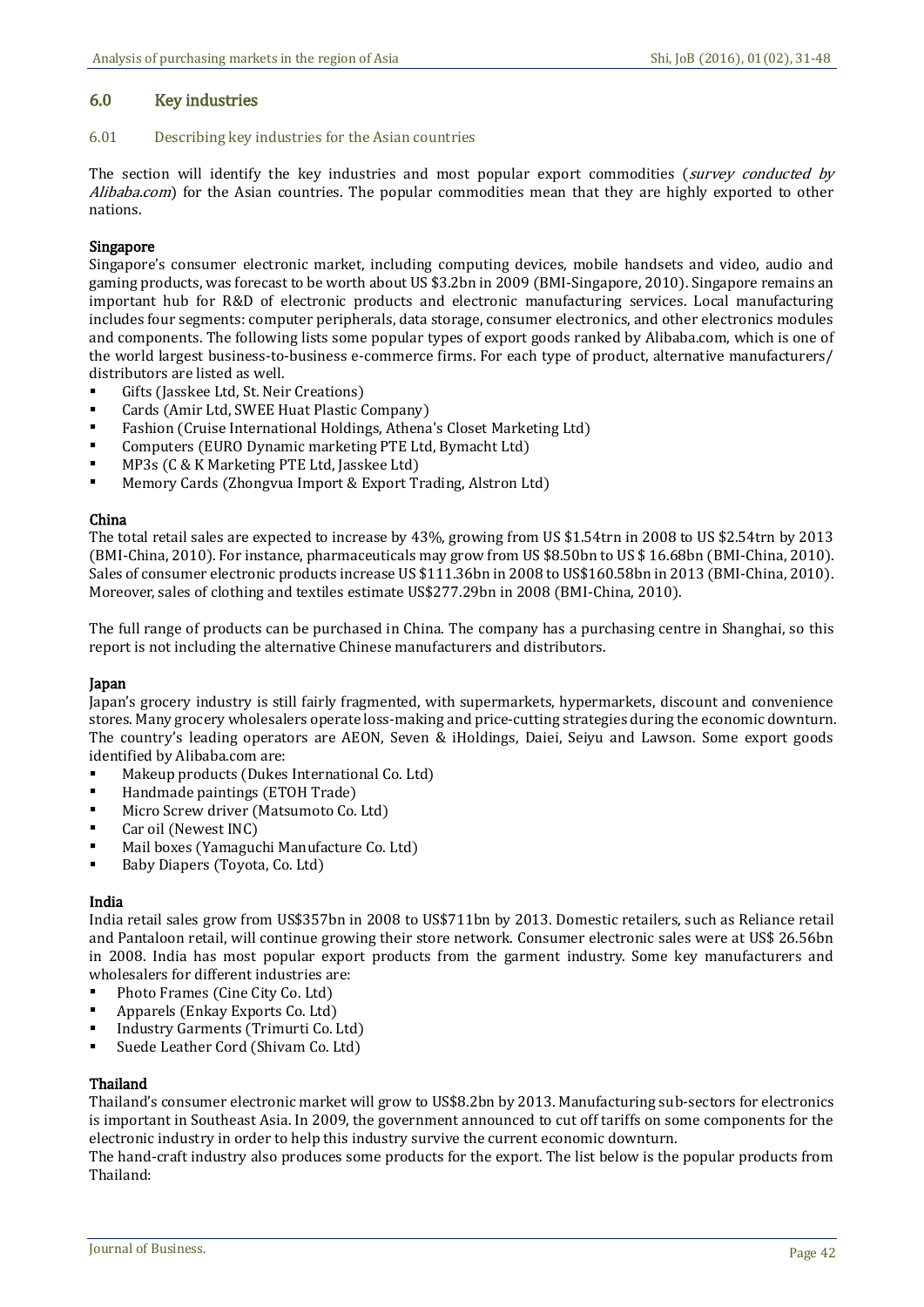- Art (Textile Development Co. Ltd, Laiya Co. Ltd)
- **Decoration (KTR Décor, BIZ Co. Ltd)**
- Bags (Nanfa Manufacturing Co. Ltd, KTR Décor)
- Cans (Mahachoke Mahachai Trading Co. Ltd, Smile and Goodwill Co. Ltd)
- Candles (Nine Natural Trading Co. Ltd, SIAM Quality industries Co. Ltd)
- Fabrics (ARC Design Co. Ltd, BSK Textiles Co. Ltd)
- Leathers (PP Premium Goods LP, Platinum Bangkok Co. Ltd)
- Containers (Yuen Yong Enterprise)
- **Foods (United Jivan Co. Ltd)**

### Taiwan

Taiwan has a significant advantage for the high-tech products. The range of products includes LED, batteries, light, displays, and so forth. Some key manufacturers and wholesalers are:

- Auto (Dutech Industrial Co. Ltd, Shinest Industries INC)
- Controller (Chia Wei Electric Co. Ltd, Citysmart Co. Ltd)
- LED (Win Strong Electronics Co. Ltd, Kendu International Inc.)
- Batteries (Buranaby International Technology Corp, Wansglory Co. Ltd)
- Custom Designs (Tech Arts International Co. Ltd, Mictech Security Co. Ltd)
- Light (Jenbo Lighting International Co. Ltd, High Tech Global Group)
- Displays (Lonchi Technology Trade Co. Ltd, Tai Mei Acrylic Co. Ltd)
- Cards (Power TAC Enterprise Ltd, Kguard Security Co. Ltd)
- LCD (Eago Technology Co. Ltd, Hungtec Technology Co. Ltd)
- Memories (AE Tech Co. Ltd, O'Top Technology Co. Ltd)
- **Toys (Calinnesco. Ltd)**

# Pakistan

The food and drink industry is one of fast growth industries in Pakistan. BMI (2010) points out that Pakistan is among the highest per capita tea consumers in the world. It does not indicate that the industry slow down anytime. The value of Soft drinks sales increase by 39.8%. Some export popular products list below:

- Balls (Uni Pro Manufacturing Company, Dar & Sons International Co. Ltd)
- Garments (Hussain Leather Industries, Kadia International Company)
- Leather Gloves (Father Son Industry, Kartrace Safety International)
- Boxing (M.A. International, Karam industries)
- Gloves (Murtaza Group, Gelal INC.)
- **EXECUTE:** Leather Motorbike Jacket (Leather Hills Co. Ltd)
- Cotton (Sindh Argo Co. Ltd, South Asian Sourcing LTD)
- Fabrics (Worldover Enterprises Ltd, B-TEX Exports)
- Jackets (Beauty & Beauty Worldwide, Faport International)

### Indonesia

Due to the low-cost labour resource, the labour-intensive manufacturing is quite common in Indonesia. Some popular export products are shown below:

- Copy paper (Tiga Sakti Export Co. Ltd)
- Furniture (Multi Buana Co. Ltd)
- Kayak (Mitra Kayak and Canoe Co. Ltd)
- Guitar (Bina Indo Pratama Co. Ltd)
- Tables (Dewan Koperasi Co. Ltd)
- **Sandals (Megan Kencana Co. Ltd)**
- Drums (Bali Treasures Co. Ltd)

# Malaysia

Malaysia is a small to medium-sized textiles and clothing manufacturer. Its total sales were US\$ 1.78bn in 2008. Export growth will be averaged 6.7% in the five years to 2008. The key challenge is maintaining competitiveness in the falling global demand. The margins of textiles industry will be squeezed from 8.4% in 2009 to 2.4% in 2010. Some export products list below:

- Chairs (Jetexim Business Co. Ltd)
- A4 Papers (Erapoly Co. Ltd)
- Rubber Gloves (Rubberex Markeing Co. Ltd)
- Palm Oil (Big Titans Co. Ltd)
- Flooring (Amvt Co. Ltd)
- TIW Rubber (T-angle SDH Co. Ltd)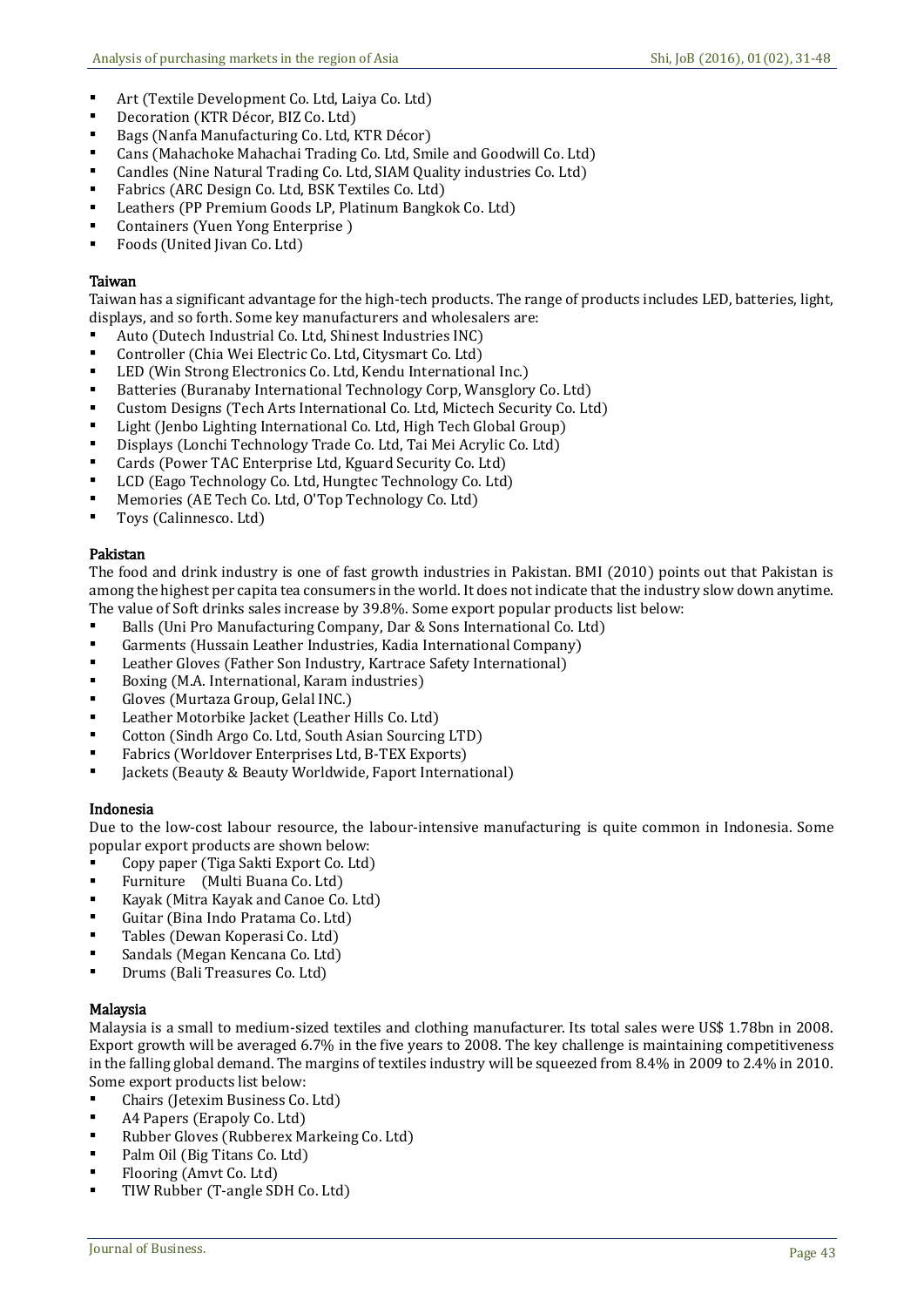- **Shoes (Hup Kung Enterprises)**
- Camping light (Net Kami Electronic Co. Ltd)
- **Toys (Wisness Marketing Co. Ltd)**

### The Philippines

The Philippines has many labour-intensive manufacturers. Bags, gifts, baskets, fashion accessories are most prevalent products in the Philippines. Some primary manufacturers and wholesalers are shown below:

- Bags (APN Crafts Enterprise, Melawares Manufacturing Co. Ltd)
- Gifts (Debaro Export Co. Ltd, Stavellan INC.)
- Crafts Gifts (Zuleika International Co. Ltd, Shekinah Arts & Krafts Co. Ltd)
- Baskets (Debaro Export Co. Ltd, Melawares Co. Ltd)
- Candles (Doc's Candles Co. Ltd)
- Fashion Accessories (Larone Crafts Co. Ltd, Gellyle Fashion Accessories Co. Ltd)
- Furniture (BMM Trading Co. Ltd, T & H Shop fitters Corp)
- Dried fruits (Comet Enterprise Co. Ltd)
- Toys (JS Philippines global Co. Ltd)

### South Korea

There are many types of export products in South Korea. The electronic industry is quite popular in the country, such as Samsung and LG. The food and drink industry is also key industry for the export. The total sales of the industry will increase by 26.3% to reach KRW 77,933bn by 2013. Some popular export products are shown below:

- Ginseng Tilon (Hanil Ginseng Co. Ltd)
- Vitamin Balls (Biocera Co. Ltd)
- Green Tea (Sahm Yook Foods Co. Ltd)
- V-neck T-shirt (SH Trading Co. Ltd)
- Crystal Kitchen Light (Dongbang Hitec Co. Ltd)
- Flyfish Banana Boat (Woosung I.B. Co. Ltd)
- Optical lens (I & G Optics Co. Ltd)
- Organic pesticides (Ecowin Co. Ltd)
- **Toys (Aurora World Co. Ltd)**

### Vietnam

Vietnam mainly exported crops, rice and coffee in 2009. Vietnam's coffee crop is estimated to have grown 7.3% yo-y to 19.67mn 60kg bags. Vietnam's key agricultural industry has been developed significantly. Take rice for an example. The expected production will grow by 15.0% from the 2009 level to 28.10mn. Other types of popular export products are:

- Furniture (B.M.C Manufacturing and Trading Co. Ltd)
- Bamboo basket (Thang Long Export Import Co. Ltd)
- Flower Vase (Vinh Co. Ltd)
- Plastic bag (Plastic Technology Co. Ltd)
- Seagrass Handbag (Bao ANH Co. Ltd)
- Shoes (First Alliance Co. Ltd)
- TCW Sofa (Tam Long Craft Co. Ltd)
- Cotton Yarn (Dai Cuong Group Co. Ltd)

### 6.02 Niche market VS mass market

A niche market is the segment that focuses on special requirements. It requires the feature of a specific product to meet the particular market need, such as price range, production quality and the demographics impacted.

The mass market is the group of customers who take the overwhelming mass for common products. Those group members of their desires towards a certain products may be completely different from other group of customers.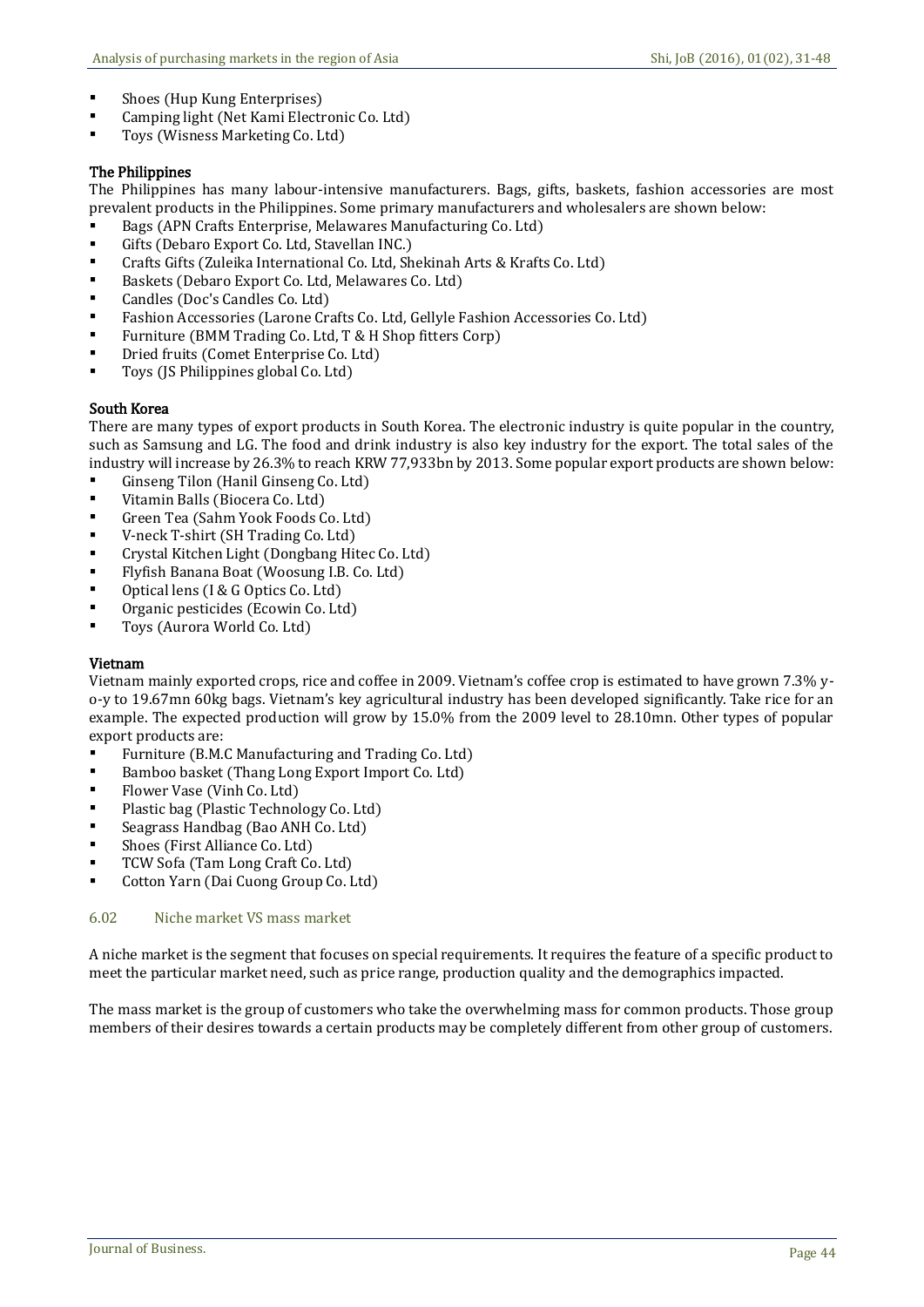

| <b>Table 4:</b> Summary of popular export products |              |              |                                |                           |                     |              |              |              |              |                                                         |              |              |                  |   |
|----------------------------------------------------|--------------|--------------|--------------------------------|---------------------------|---------------------|--------------|--------------|--------------|--------------|---------------------------------------------------------|--------------|--------------|------------------|---|
| Products<br><b>Countries</b>                       | Gifts        | Cards        | <b>Apparel</b><br>&<br>Fashion | Computer &<br>accessories | Ladies'<br>products | Grocery      |              |              |              | Art   Bags   Furniture   Instrument   Stationary   Food |              |              | Electronics Toys |   |
| Singapore                                          | ✓            | ✓            | $\checkmark$                   | ✓                         |                     |              |              |              |              |                                                         |              |              | ✓                |   |
| China                                              | $\checkmark$ | ✓            | $\checkmark$                   |                           | $\checkmark$        | $\checkmark$ | $\checkmark$ | $\checkmark$ | $\checkmark$ | ✓                                                       | $\checkmark$ | $\checkmark$ | $\checkmark$     | ✓ |
| Japan                                              |              |              | $\checkmark$                   |                           | ✓                   | $\checkmark$ |              |              |              | ✓                                                       |              |              | ✓                |   |
| India                                              |              |              | $\checkmark$                   | ✓                         |                     | $\checkmark$ |              |              |              |                                                         |              |              |                  |   |
| Thailand                                           | ✓            |              | $\checkmark$                   |                           | $\checkmark$        | $\checkmark$ |              | $\checkmark$ |              |                                                         |              | ✓            | ✓                |   |
| Taiwan                                             |              |              |                                | ✓                         |                     |              |              |              |              |                                                         |              |              | ✓                | ✓ |
| Pakistan                                           | ✓            |              | ✓                              |                           |                     |              |              |              |              |                                                         |              |              |                  |   |
| Indonesia                                          |              |              |                                |                           |                     |              |              |              | $\checkmark$ | $\checkmark$                                            | $\checkmark$ |              |                  |   |
| Malaysia                                           |              |              | $\checkmark$                   |                           |                     |              |              |              |              |                                                         | ✓            |              | $\checkmark$     |   |
| Philippines                                        | ✓            |              |                                |                           | $\checkmark$        | ✓            |              |              | ✓            |                                                         |              | ✓            |                  |   |
| South Korea                                        | ✓            | $\checkmark$ | ✓                              |                           |                     | $\checkmark$ |              |              |              |                                                         |              |              | ✓                | ✓ |
| Vietnam                                            |              |              | ✓                              |                           | ✓                   | ✓            |              |              | ✓            | ✓                                                       |              |              |                  |   |

Based on table 4, these products can be classified into the mass and niche markets. Product volumes and values are two important factors to evaluate each category for a particular product. The global sourcing manager for the Warehouse has helped prepare a 2x2 matrix addressing the value and volume dimensions relevant to the Warehouse shown in figure 2.

In a mass market, some products, such as apparel & fashion, and computer accessories, have high volume and value, so the company should have a priority for purchasing those products. The products that have high value and low volume, such as computer, furniture, and electronics, should have the next priority for the company.

In a niche market, the company may need to satisfy particular small groups of customers. For instance, some computers are designed specifically for business professionals, so they may need to have top-of-the-line configurations in order to satisfy the customers. The company also considers purchasing other high value products for a niche market, like furniture. Some customers may have specific requirements for the furniture, so the company may satisfy their needs.

There is high competition in the mass market because its entry barriers are quite low. The company also needs to consider turnover rate for new products, such as computers and electronics because their life cycles are rather short. Normally, it will need to change new products after a couple of months or one year. The company does not need to store high inventories for those high value products in this market. The company may need the mediumterm (three months or a half year) product availability for the common products to meet future demand, such as grocery, stationery, toys, cards, and so forth.

The company tries to provide customized and differentiated services for the specific customers in the niche market. Some clients may want to pay extra for such service. The company should focus on improving its customer service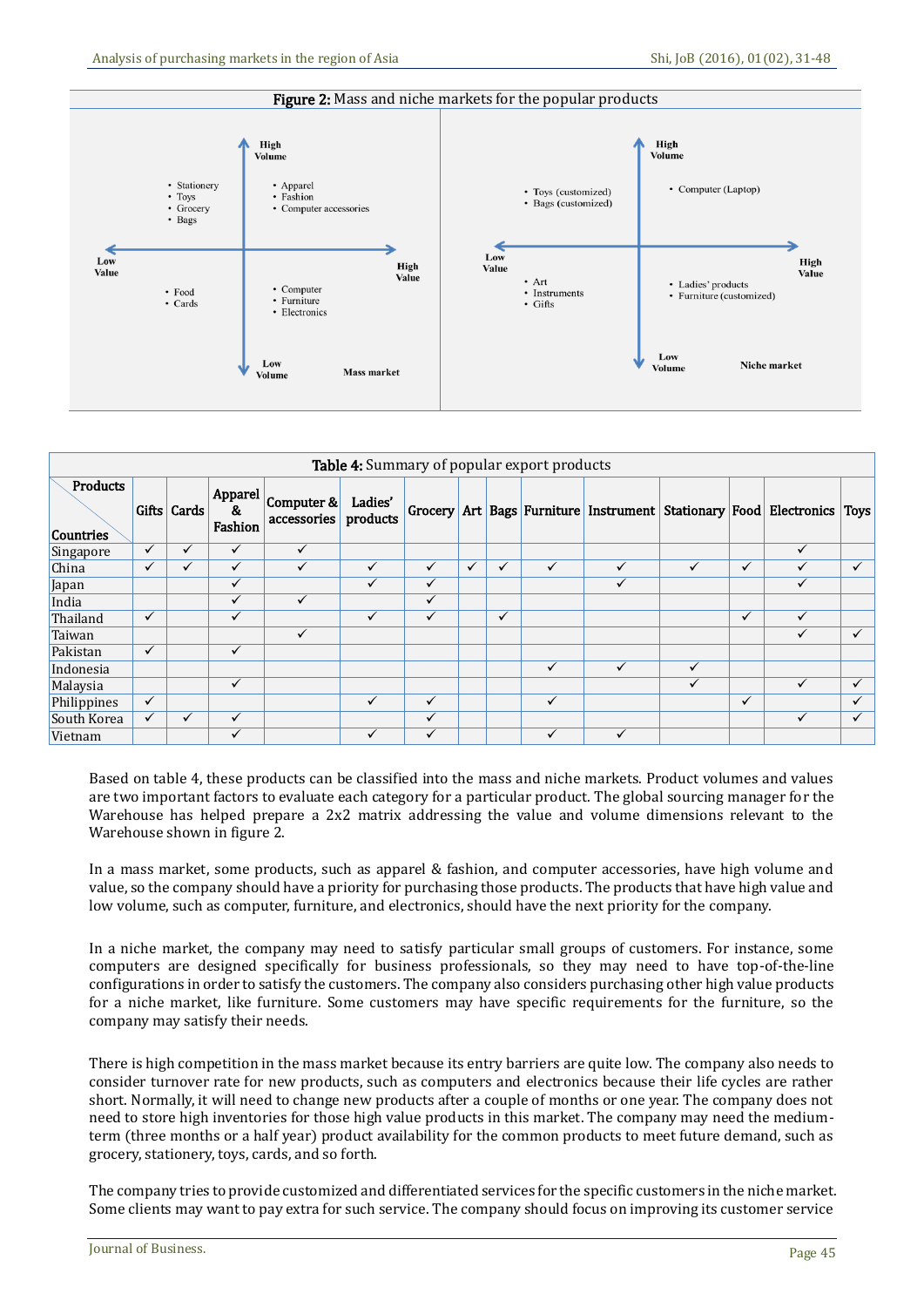levels in order to satisfy the customers' needs. According to their different specific requirements, the pull strategy may be suitable for the company in this market. The company does not have the high capacity to store the finished products. The company can send a request for producing and shipping the products once a customer order has been placed. The overall lead time should be suit for the client needs. It requires similar specification and certain quantity for the products. Otherwise, the company may lose the profit margins.

| Table 5: Product procurement opportunities from the Asian countries |                           |  |  |  |  |  |  |
|---------------------------------------------------------------------|---------------------------|--|--|--|--|--|--|
| Countries                                                           | <b>Product categories</b> |  |  |  |  |  |  |
| Singapore                                                           | 1                         |  |  |  |  |  |  |
| China                                                               | 14                        |  |  |  |  |  |  |
| Japan                                                               | 3                         |  |  |  |  |  |  |
| India                                                               | $\Omega$                  |  |  |  |  |  |  |
| Thailand                                                            | $\overline{4}$            |  |  |  |  |  |  |
| Taiwan                                                              | 3                         |  |  |  |  |  |  |
| Pakistan                                                            | $\theta$                  |  |  |  |  |  |  |
| Indonesia                                                           | 3                         |  |  |  |  |  |  |
| Malaysia                                                            | 3                         |  |  |  |  |  |  |
| Philippines                                                         | 3                         |  |  |  |  |  |  |
| South Korea                                                         | 3                         |  |  |  |  |  |  |
| Vietnam                                                             | $\mathbf{1}$              |  |  |  |  |  |  |
| Countries                                                           | <b>Product categories</b> |  |  |  |  |  |  |
| Singapore                                                           | 1                         |  |  |  |  |  |  |
| China                                                               | 14                        |  |  |  |  |  |  |
| Japan                                                               | 3                         |  |  |  |  |  |  |
| India                                                               | $\Omega$                  |  |  |  |  |  |  |
| Thailand                                                            | 4                         |  |  |  |  |  |  |
| Taiwan                                                              | 3                         |  |  |  |  |  |  |
| Pakistan                                                            | $\Omega$                  |  |  |  |  |  |  |
| Indonesia                                                           | 3                         |  |  |  |  |  |  |
| Malaysia                                                            | 3                         |  |  |  |  |  |  |
| Philippines                                                         | 3                         |  |  |  |  |  |  |
| South Korea                                                         | 3                         |  |  |  |  |  |  |
| Vietnam                                                             | $\mathbf{1}$              |  |  |  |  |  |  |

According to the survey conducted by Alibaba (Alibaba.com, 2010), table 6 (below) shows the most popular purchasing destinations in Asia. It may be preferable to purchase the high volume and high value products in China, Thailand, Malaysia, Taiwan, and Singapore. Those countries are the most favourable purchasing destinations based on the buyer's preference and purchasing experience. Southeast Asian countries are the favourable purchasing destinations for the common products (low value). These countries have many advantages, such as low labour costs and mature technology.

If the company wants to put more efforts on the niche market, it needs to consider all relevant variables together, like supplier's competence and capability, quality, lead time, and so on. Most buyers prefer to purchase the products in Eastern Asian countries since the physical infrastructure of this region has been growing fast. China, Japan and South Korea have become three primary economic entities in Asia. These countries have highly reliable and trustworthy suppliers. The competence and capacity of their suppliers can meet the purchasing goal for the company.

Table 5 shows product procurement opportunities from the Asian countries. China is the most favourable purchasing destination compared to other peer nations. However, the scores for Japan, Thailand, Taiwan, Indonesia, Malaysia, the Philippines, and South Korea are quite similar. The company needs to consider other variables when determining the purchasing destinations, such as physical infrastructure, supplier reliability, political issue, labour cost, and so forth. The final purchasing decision could rely on the company's preference and the country's characteristics for particular products.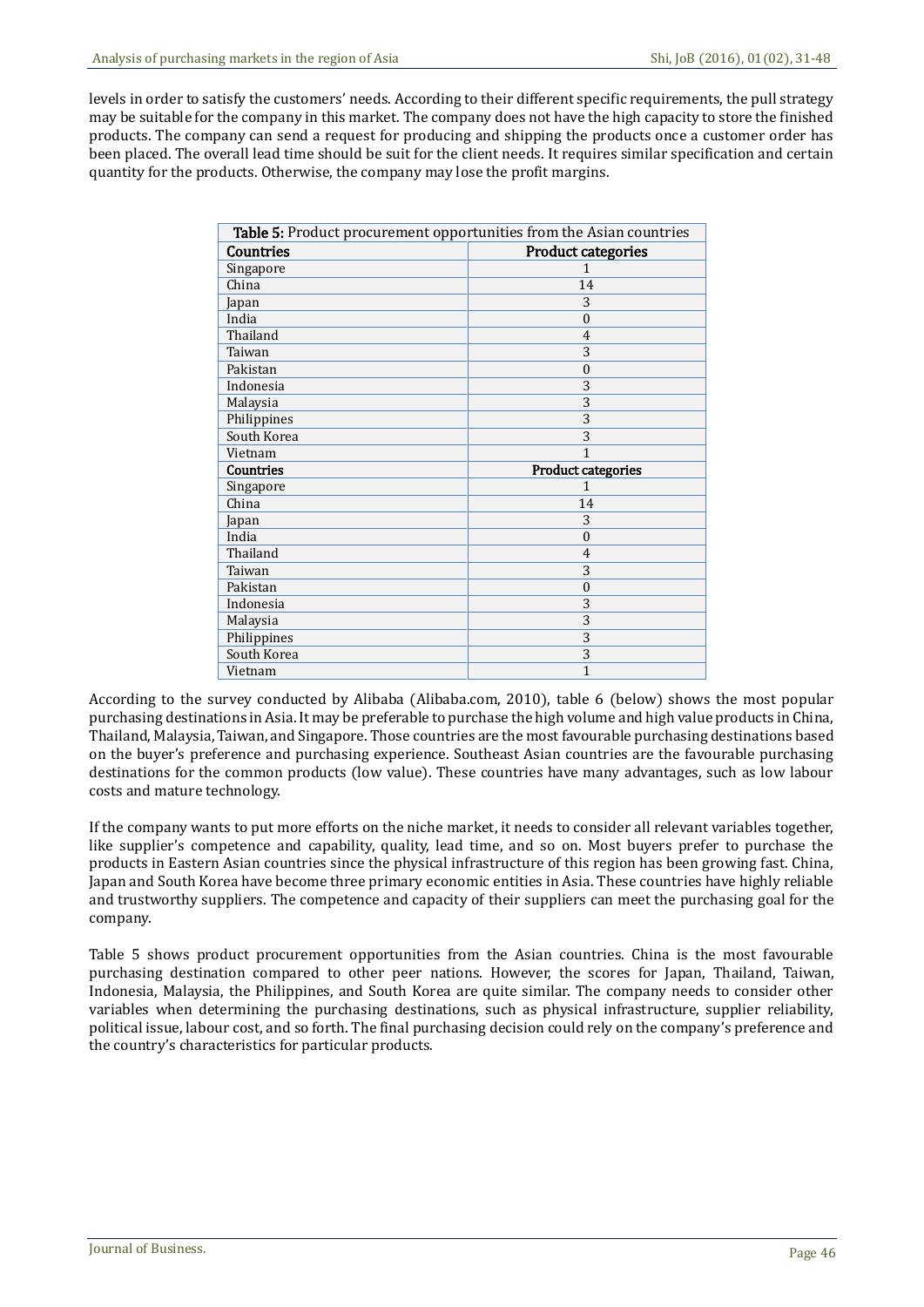| Table 6: Favorable purchasing destinations in Asia |              |              |                         |                           |                     |              |   |   |              |              |   |              |                                                                       |              |
|----------------------------------------------------|--------------|--------------|-------------------------|---------------------------|---------------------|--------------|---|---|--------------|--------------|---|--------------|-----------------------------------------------------------------------|--------------|
| <b>Products</b><br><b>Countries</b>                | Gifts        | Cards        | Apparel<br>&<br>Fashion | Computer &<br>accessories | Ladies'<br>products | Grocery      |   |   |              |              |   |              | Art   Bags   Furniture   Instrument   Stationary   Food   Electronics | Toys         |
| Singapore                                          |              |              |                         | ✓                         |                     |              |   |   |              |              |   |              |                                                                       |              |
| China                                              | $\checkmark$ | ✓            | ✓                       | ✓                         | ✓                   | ✓            | ✓ | ✓ | ✓            | $\checkmark$ | ✓ | $\checkmark$ | ✓                                                                     | ✓            |
| Japan                                              |              |              |                         |                           | ✓                   |              |   |   |              | ✓            |   |              | ✓                                                                     |              |
| India                                              |              |              |                         |                           |                     |              |   |   |              |              |   |              |                                                                       |              |
| Thailand                                           |              |              | $\checkmark$            |                           | $\checkmark$        | $\checkmark$ |   | ✓ |              |              |   | $\checkmark$ |                                                                       |              |
| Taiwan                                             |              |              |                         | ✓                         |                     |              |   |   |              |              |   |              | $\checkmark$                                                          |              |
| Pakistan                                           |              |              |                         |                           |                     |              |   |   |              |              |   |              |                                                                       |              |
| Indonesia                                          |              |              |                         |                           |                     |              |   |   | $\checkmark$ | $\checkmark$ | ✓ |              |                                                                       |              |
| Malaysia                                           |              |              | $\checkmark$            |                           |                     |              |   |   |              |              | ✓ |              |                                                                       | $\checkmark$ |
| Philippines                                        | $\checkmark$ |              |                         |                           |                     |              |   |   | ✓            |              |   | ✓            |                                                                       |              |
| South Korea                                        | $\checkmark$ | $\checkmark$ |                         |                           |                     |              |   |   |              |              |   |              | $\checkmark$                                                          |              |
| Vietnam                                            |              |              |                         |                           |                     | ✓            |   |   |              |              |   |              |                                                                       |              |

# 7.0 Conclusion

Based on the risk assessment of the economy and business environments, Singapore, South Korea, Taiwan, Malaysia, Thailand, and China are recognised as the more stable countries to source products and services from in contrast to the Philippines, Vietnam, Indonesia, India, and Pakistan. Singapore has a more stable environment with rare labour protests.

The primary weakness of Singapore is its reliance on the demand of electronic goods. China has become a fast major economy in the world, and continued to offer cheap labour. The weaknesses for China are the imbalance economic growth and weak corporate governance. The main strengths for Japan are its developed high-tech manufacturing and services industries.

The advantage of India is its inexpensive and skilled English-speaking labour force. Its weakness is lower literacy rates compared with other peer nations. Thailand has a moderate free economy in Asia and its vulnerability of cash outflows has been reduced. Taiwan is a leader in the high-tech industry in Asia, and has a high-quality physical infrastructure and well-educated workforce. High tax levels and labour costs are primary weaknesses for Taiwan. Pakistan tries to reduce tariff barriers through developing economic reforms, and its weaknesses are the widespread corruption and failing physical infrastructure. The strengths of Indonesia are the low-cost labour resource and non-tariff barriers to trade.

The political corruption is a primary issue for Indonesia. Malaysia is the world's largest producer of rubber, pepper, and tropical hardwoods, and it improves the standards of its corporate governance. The weakness of Malaysia is that foreign firms will always need to establish good relationships with the government. The primary strength for Philippines is a low-cost and educated English-speaking workforce, and the political and security concerns become major reasons of its weaknesses.

South Korea has the efficient corporate governance and high educated-workforce. Its weaknesses are economic nationalism and union power. Vietnam has a large, skilled and low-cost labour in order to attract more foreign investors. Its primary weakness is to suffer from the fiscal deficits.

The popular export products of these countries are quite different. The popular products for Singapore are gifts, cards, appeal & fashion, computer & accessories, and electronics. The popular products for Japan are ladies' products and households. Thailand has gifts, appeal & Fashion, bags, and so forth. As a major purchasing destination, China can supply the full range of products. However, some other Asian countries may supply some cheaper products compared to China.

A further recommendation for the company is that the high volume and value products are preferable to be purchased in China, Thailand, Malaysia, Taiwan, and Singapore. Southeast Asian countries are favourable for the common products due to the low labour costs and mature technology. East Asian countries would be more favourable for the customised products.